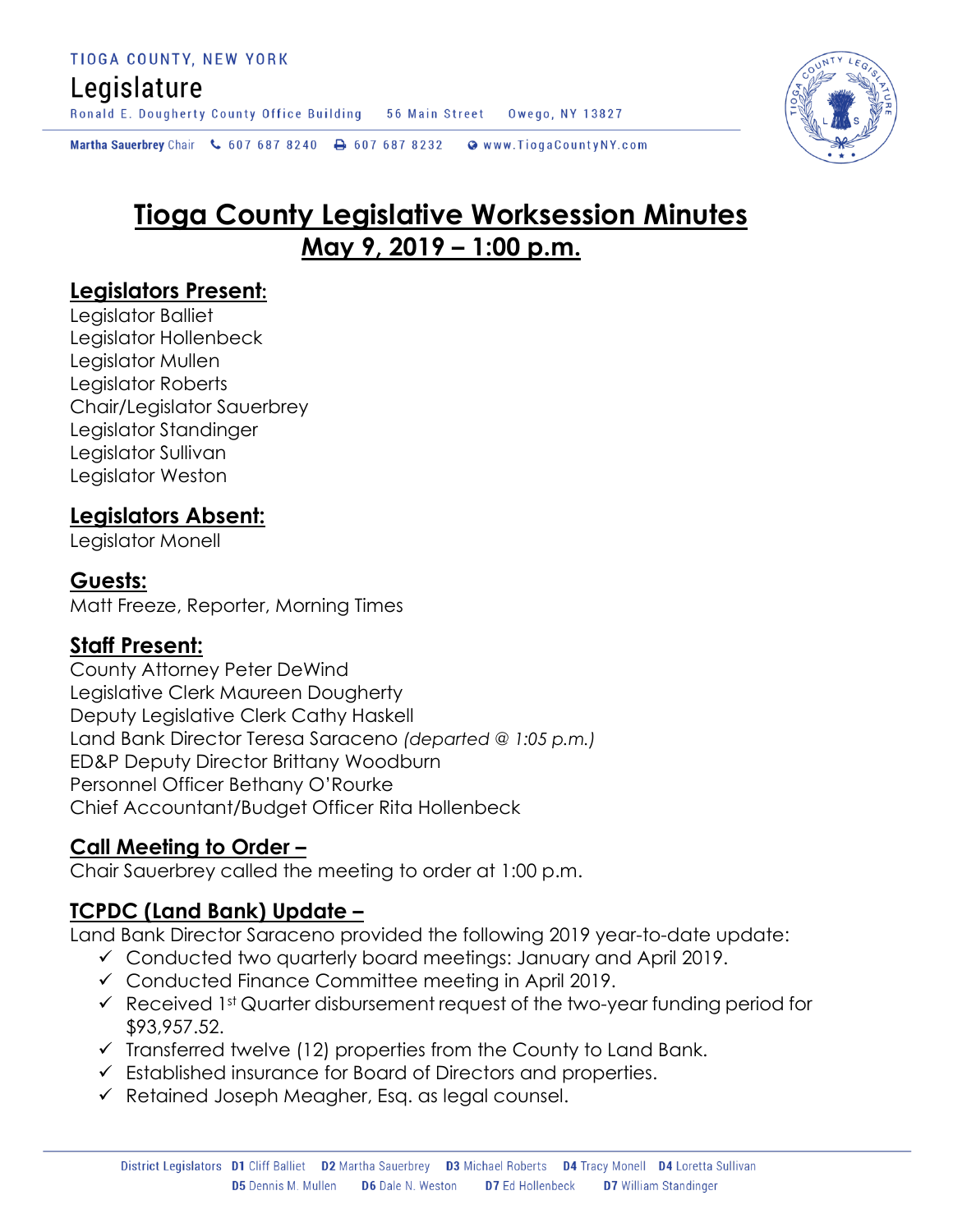

- $\checkmark$  Retained Jan Nolis, CPA as accounting firm.
- $\checkmark$  Request for Quote (RFQ) for independent auditing firm anticipated later this year.
- $\checkmark$  Posting of property inventory list on Land Bank website. Of the twelve properties, nine are slated for demolition (six – Waverly; three – Owego) and rehabilitation of the remaining three properties anticipated later in the year and upon additional funding.
- $\checkmark$  Bid process occurred for the nine (9) demolition properties. Property demolition awarded to Upstate Machinery, LLC as the lowest responsible bidder for \$163,400. Keystone Environmental Services awarded as the lowest responsible bidder for asbestos abatement, air sampling, laboratory analysis, project monitoring, and visual inspection services for \$10,296. An addendum on the Keystone Environmental Services contract was prepared for additional project coordination services and post-abatement demolition site inspections for \$4,610. Pre-construction meeting and coordination of schedules for demolition anticipated in the next couple of weeks.
- Confirmation received for all utility (gas, electric, water) shut-offs at each property site.
- $\checkmark$  Preparing 2<sup>nd</sup> Quarter disbursement request for the additional funds needed.
- $\checkmark$  Completed and submitted all reporting requirements to date.
- $\checkmark$  Board Member Appointments Legislator Weston and Town of Tioga Supervisor Zorn submitted their resignations effective April 12, 2019 citing meeting time restraints, therefore, two new appointments will be necessary. Suggestions are forthcoming from the Land Bank Board of Directors and, according to the current bylaws, board members are required to be a public officer of a Tioga County municipality or a member of a Tioga County agency with their membership conditioned upon holding public office. The appointment process includes appointment by TCPDC Chair, confirmed by a majority of the Tioga County Legislature, as well as the governing municipality board. Currently, the TCPDC Board of Directors is discussing the need to include representatives from the northern part of the County for a more broad-based representation. County Legislators can serve on the Board, however, are unable to hold a committee position. Ms. Saraceno reported she anticipates bringing forth board member candidate suggestions to the next Legislative meeting for Legislature discussion and consideration.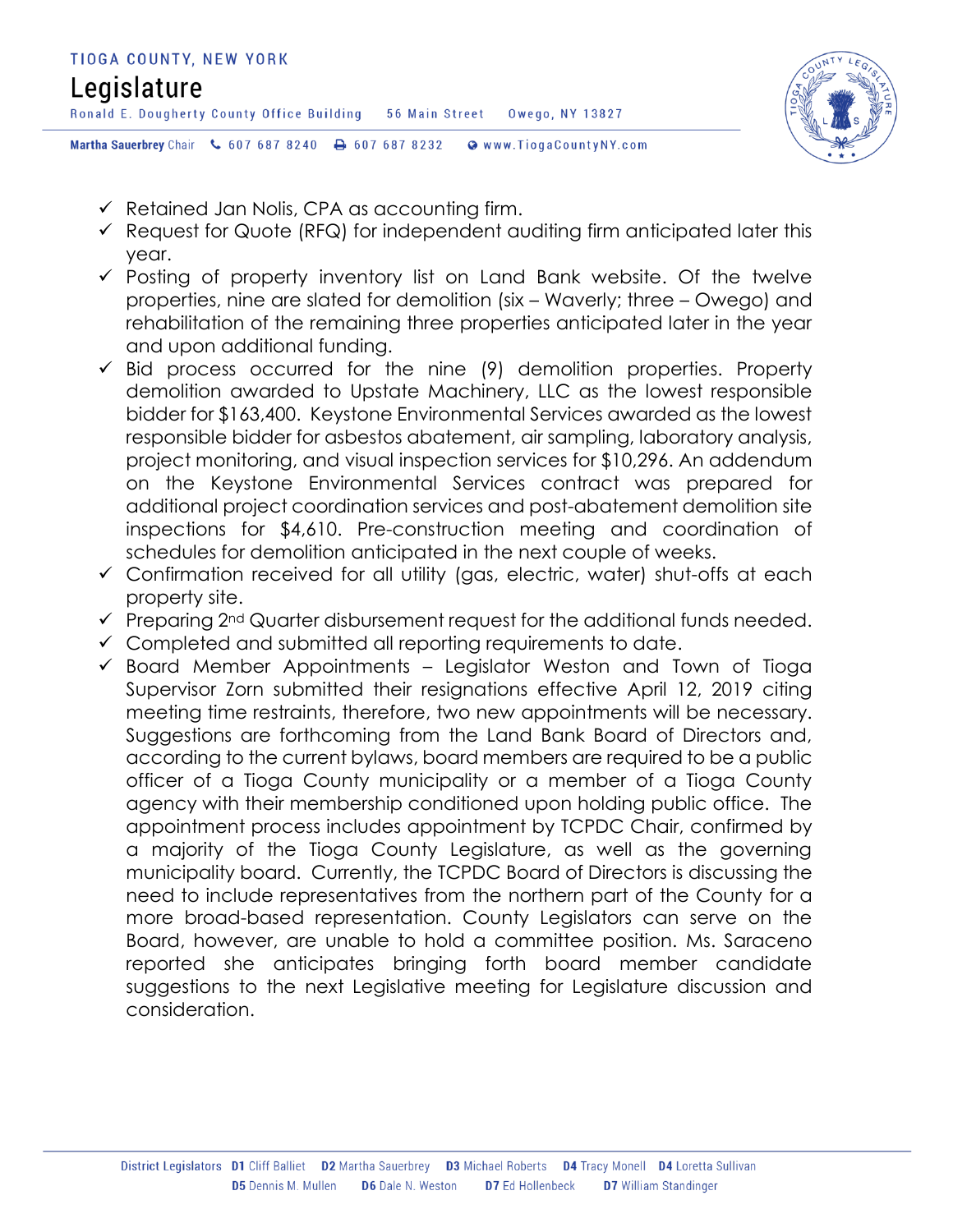#### TIOGA COUNTY, NEW YORK

### Legislature

Ronald E. Dougherty County Office Building 56 Main Street Owego, NY 13827

Martha Sauerbrey Chair & 607 687 8240 <a>B</a>607 687 8232 <a>B</a>Www.TiogaCountyNY.com

#### **Ethics Board Member Appointment –**

Chair Sauerbrey reported she received notification from the Law Department regarding a vacancy on the Ethics Board, therefore, is looking for Legislature suggestions for recruitment. Legislator Hollenbeck inquired about geographical location for candidate recruitment. County Attorney DeWind reported there is no requirement in regards to geographical location. Mr. DeWind further reported involvement is minimal as they generally only meet once annually to review financial disclosures with the Chair of the Ethics Board assuming a few additional clerical responsibilities, as needed. Legislators should submit their candidate suggestions to Chair Sauerbrey or Mr. DeWind.

#### **Approval of Worksession Minutes – April 18, 2019 -**

Legislator Sullivan motioned to approve the April 18, 2019 Legislative Worksession minutes as written, seconded by Legislator Hollenbeck with Legislators Balliet, Hollenbeck, Mullen, Roberts, Sauerbrey, Standinger, Sullivan, and Weston voting yes with Legislator Monell being absent. Motion carried.

#### **Action Items -**

Currently, there are no action items.

#### **Legislative Support – Legislative Clerk Dougherty -**

#### *Approval of Legislative Support Committee Minutes – April 4, 2019:*

Legislator Weston motioned to approve the April 4, 2019 Legislative Support Committee minutes as written, seconded by Legislator Mullen with Legislators Balliet, Hollenbeck, Mullen, Roberts, Sauerbrey, Standinger, Sullivan, and Weston voting yes with Legislator Monell being absent. Motion carried.

Legislative Clerk Dougherty reported the following:

- The May Legislative Meeting is Tuesday, May 14, 2019, at 12:00 p.m. in the Hubbard Auditorium. Finance/Legal Committee will meet at 10:30 a.m. in the Legislative Conference Room.
- Legislator Monell will do the prayer, pledge, and start the voting process at the May 14, 2019 Legislature meeting.
- Attended Department Head meeting.
- Participated in a conference call with Tyler representative and other County staff regarding new Munis forms.
- Budget is tracking well.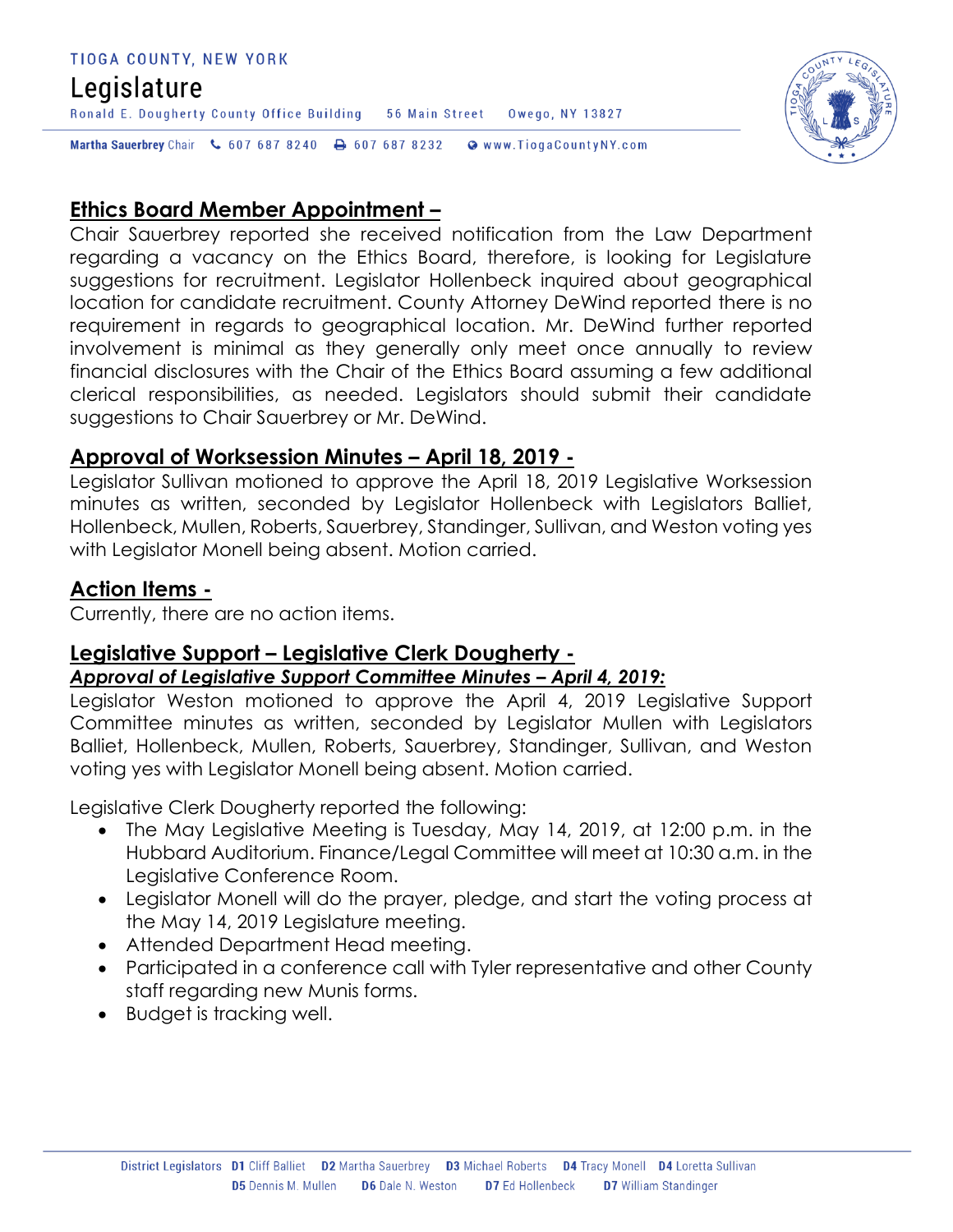# Legislature

Ronald E. Dougherty County Office Building 56 Main Street Owego, NY 13827



Martha Sauerbrey Chair & 607 687 8240 A 607 687 8232 @ www.TiogaCountyNY.com

## **Recognition Resolution (1) –**

 *Resolution Recognizing Michael A. Jackson's 37 Years of Dedicated Service to Tioga County* – Legislator Mullen will read and present at the May 14, 2019 Legislature meeting. Undersheriff Jackson and Sheriff Howard will attend.

## **Proclamations (5) –**

- *Employee Recognition/Appreciation –* Legislator Sullivan will read and present at the May 14, 2019 Legislature meeting.
- *American Stroke Month in Tioga County –* Legislator Standinger will read and present at the May 14, 2019 Legislature meeting.
- *Mental Health Awareness Month & Children's Mental Health Week 5/5-5/11) -* This resolution will just be noted in the minutes of the May 14, 2019 Legislature meeting, as this resolution has been read and presented in previous years.
- *Foster Care Recognition Month -* This resolution will just be noted in the minutes of the May 14, 2019 Legislature meeting, as this resolution has been read and presented in previous years.
- *Elder Abuse Prevention Month -* This resolution will just be noted in the minutes of the May 14, 2019 Legislature meeting, as this resolution has been read and presented in previous years.

**Resolutions –** All resolutions were reviewed for Legislature consideration at the May 14, 2019 Legislature meeting and discussion occurred on the following:

- ► *Amend 2019 Probation Budget –* Legislator Mullen reported this amended budget is contingent upon receiving Raise the Age (RTA) funding. The State approved the Plan; however, the County has yet to receive funding. Legislator Mullen reported Probation Director Bennett has done a great job compiling the RTA Plan and budget. Chief Accountant/Budget Officer Hollenbeck reported at the time the budget was prepared in 2018 for 2019 the County had an approximate number for RTA, but not the budget modification based on the submitted plan. Ms. Hollenbeck reported this budget modification represents moving funds from a regular line item to a RTA line item in the 2019 Probation budget to ensure better tracking. Ms. Hollenbeck reported the amended budget represents a reduction in overall expenses by \$4,000 and increase of revenue by \$8,000 based on the plan submission and anticipated reimbursable expenses.
- ► *Transfer Funds/Fund Self-Insurance Reserve –* Legislator Sullivan inquired about the reserve balance. Personnel Officer O'Rourke reported the balance is currently \$2.5 million dollars with the anticipated goal of \$6 million dollars; however, this amount may need to be increased at some point, as this was based on an actuarial study done five years ago.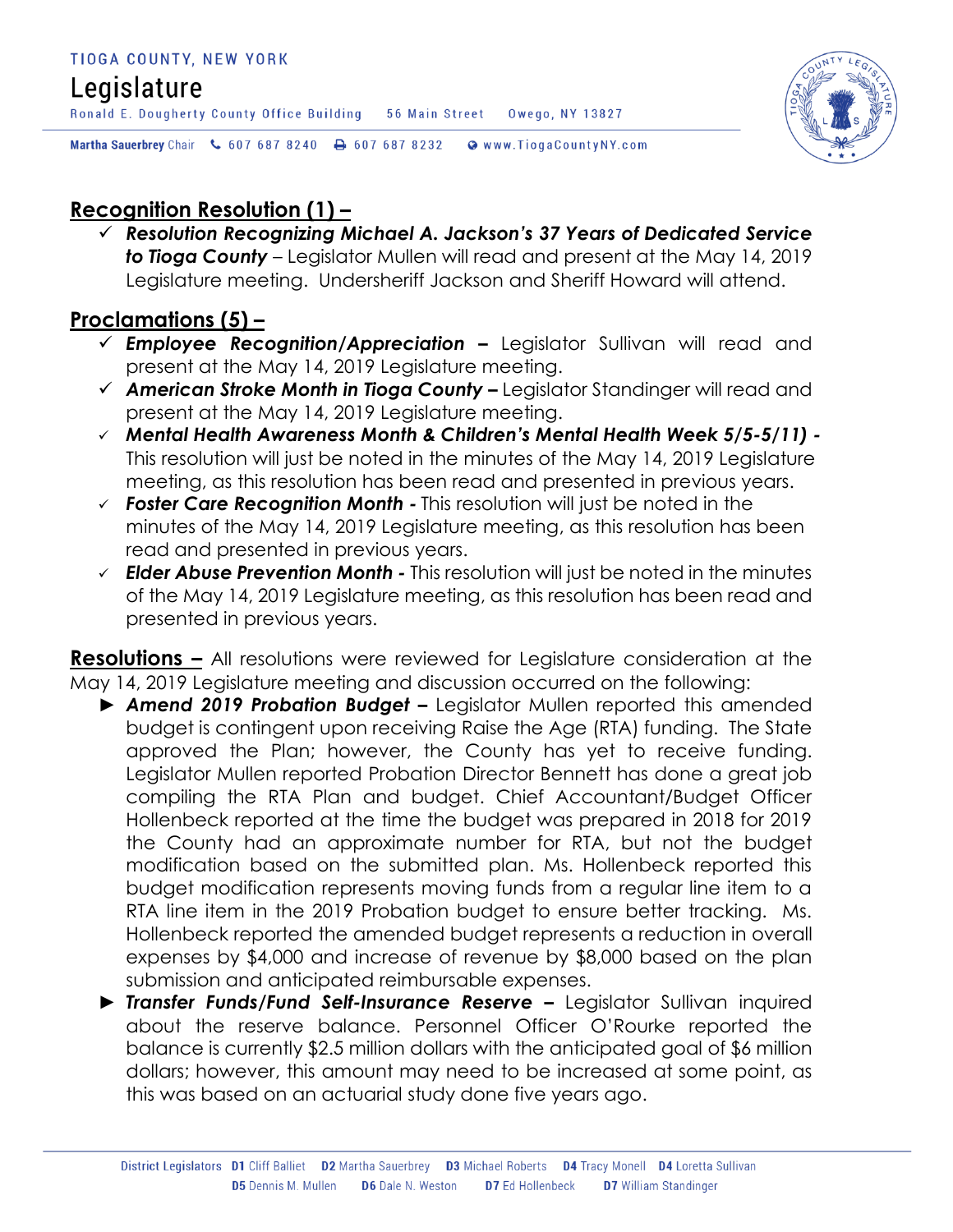#### TIOGA COUNTY, NEW YORK

## Legislature

Ronald E. Dougherty County Office Building 56 Main Street Owego, NY 13827

Martha Sauerbrey Chair & 607 687 8240 <a>B</a>607 687 8232 <a>B</a>Www.TiogaCountyNY.com

**Late-File Resolutions –** Ms. Dougherty reported she is unaware of any late-file resolutions at this time.

#### **Other –**

#### *Update: Board of Elections Committee Discussion on Early Voting –*

Ms. Hollenbeck provided the following update based on questions raised in this week's Administrative Services Committee meeting regarding early voting and associated potential additional costs and staff overtime.

o *Overtime:* Ms. Hollenbeck reported she spoke with Ms. O'Rourke specifically regarding the overtime questions and the Commissioners and Deputy Commissioners are not eligible for overtime, as they are salaried employees. The voting technicians are hourly employees authorized up to 28 hours per week, but could go up to 40 hours per week without overtime costs. However, if they go beyond the 40 hours they would be eligible for overtime. Ms. Hollenbeck reported there are currently four election inspectors receiving hourly pay for time in the office doing administrative work, as well as an established daily rate on Election Day. The daily rate varies based on Poll Chair or regular inspector classification.

Legislator Sullivan inquired as to whether any of the County policies address comp time. Ms. O'Rourke reported the Non-Union Salary Policy indicates non-union salaried employees are not eligible for comp time, as they are expected to work the necessary amount of hours to complete the job.

Legislator Roberts inquired about the annual salaries of the Commissioners and Deputy Commissioners. Ms. O'Rourke reported the Legislature establishes these salaries annually. Legislator Roberts reported he did not see where anything could be done this year, however, the Legislature could take early voting and overtime into consideration when establishing future annual salaries.

o *Access to Building:* Legislator Standinger reported one of the other issues addressed was building accessibility. Chair Sauerbrey reported discussion occurred regarding weekend and evening accessibility to the polling site and the need to establish alternate building access, as there is no security at the HHS Building outside of normal working hours. Chair Sauerbrey reported options discussed included building accessibility through the A-frame with restrictive access to the